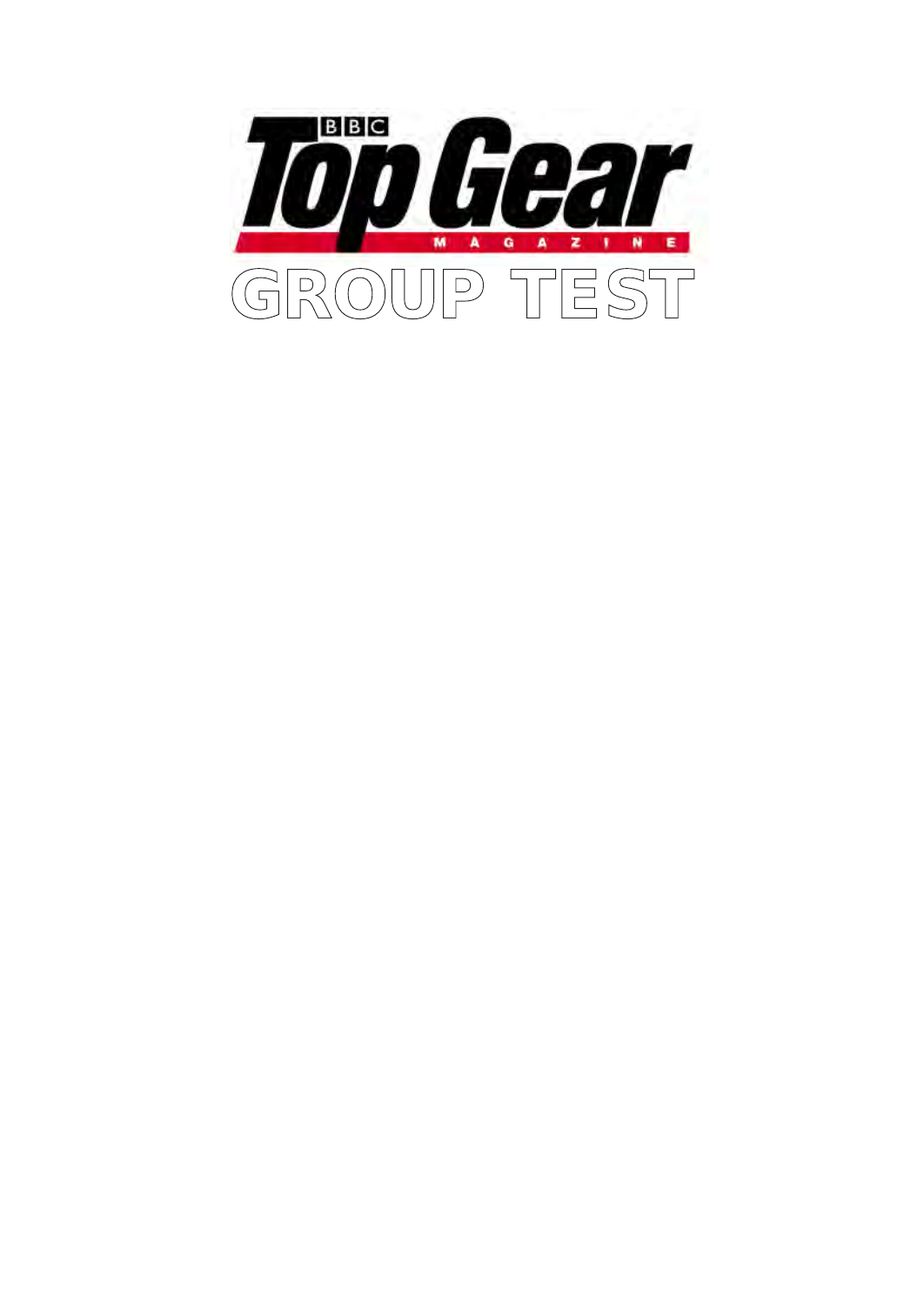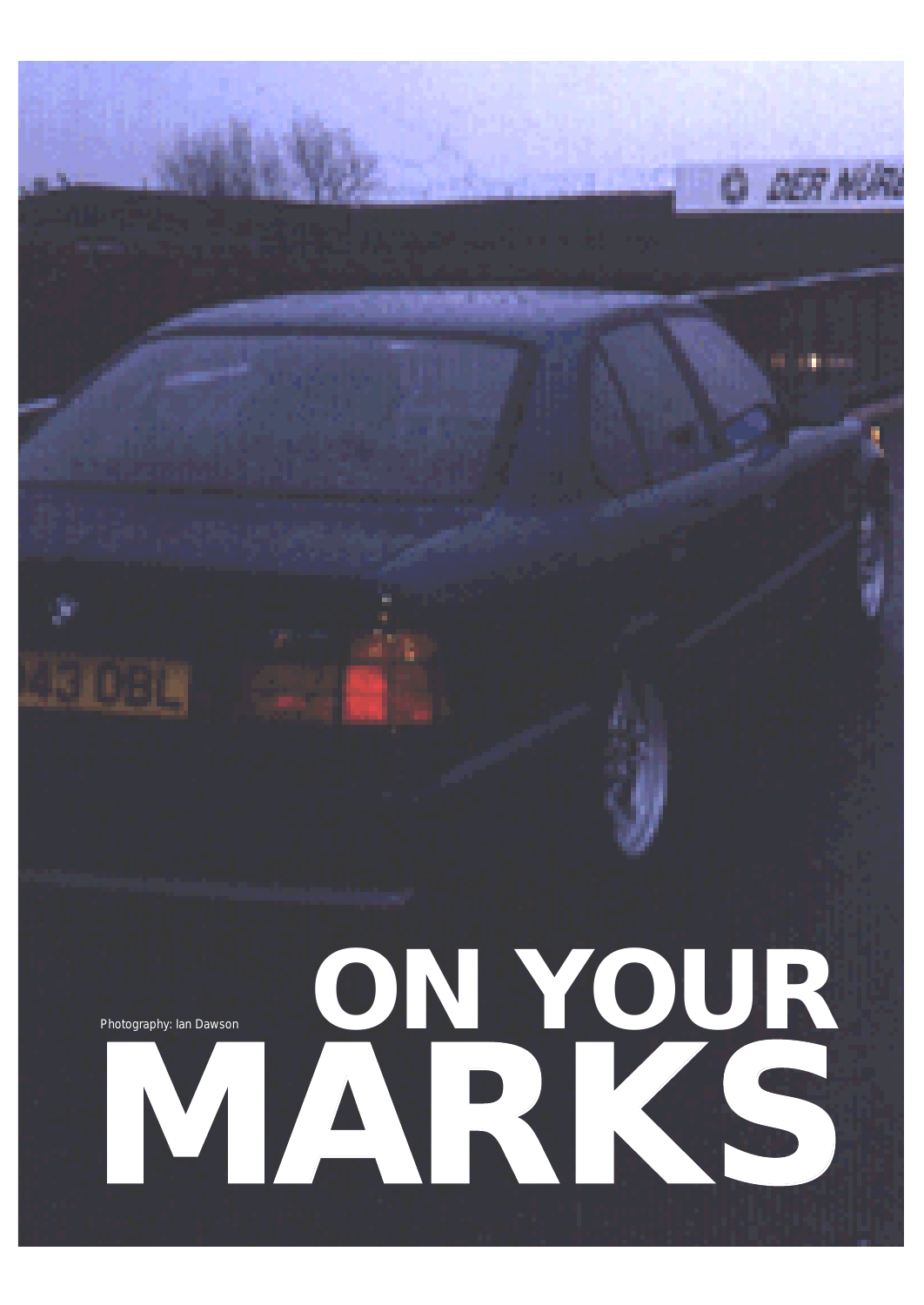It only costs **72 Deutschmarks** to drive **six** laps of the legendary **Nurburgring**. It could well be the **most fun** you'll **ever** have on four wheels. And if you happen to be holding the keys to a **Mercedes E500**, a **BMW M5** or a **Jaguar XJR**, it's an absolute **bargain** 

F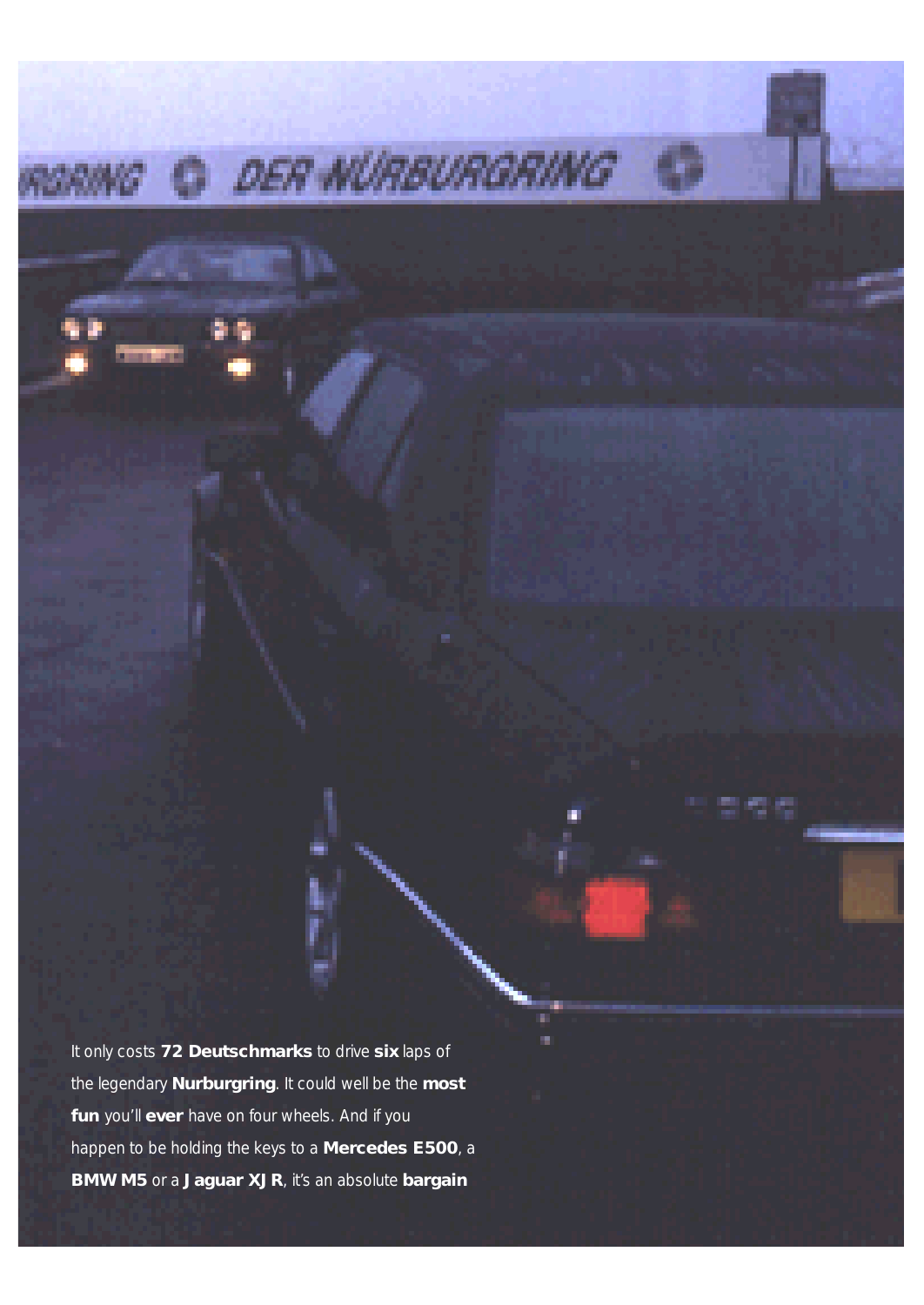







**Six laps equals 84 miles, so at 72Dm that is 0.857Dm per mile, or roughly 35 pence. Nik Berg hands over his pants for pre-run scrutineering and heads out into the fog**

plastic jug is a funny old thing to get excited about. But then it depends what's in it. We've got a plastic jug that we keep plastic jug is a funny old<br>thing to get excited about.<br>But then it depends<br>what's in it. We've got a<br>plastic jug that we keep<br>the car keys in and sometimes the contents are very lovely. Tonight it's a right little treasure trove.

Nestled in amongst the keys to small automatic diesels are the firing-pins to a Jaguar XJR, Mercedes-Benz E500 and BMW M5. And each car is fully kitted-out with a ferry ticket to Calais, a Green Card and directions to a nice little hotel near the Nurburgring.

The Nurburgring is probably the ultimate car-testing track in Europe, home turf for the Merc and the BMW, but foreign soil for the Jaguar.

But first we have to get to Dover in the rush hour – no fun. No fun, that is, unless you're first to the jug and grab the keys to the automatic Merc. A few minutes spent loading the bootmounted CD-player, adjusting the heated electric seats and the airconditioning just so, and it's off into the sticky, sorry mess that is tea-time London traffic.

Never mind, the cabin's massively comfortable and roomy both front and rear. OK, it doesn't feel too sporting due to the fairground-ride steering wheel, but for stop/start commuting, it'll do just fine.

It's a bit of a farewell tour for the Merc. The E-class range gets replaced this Autumn and the 500 is the first to go, with production having ceased at the end of 1994. Available as a lefthooker only, it sold in the UK in minuscule numbers. But as a motorway muncher there's none finer. It dispenses with the M2 with ruthless efficiency, although it feels reined-in and frustrated. Never once does the five-litre V8 get fully opened out. Mostly the 322bhp and 354lb ft of torque lie dormant. Like Tory party scandals, there's much more to come.

The Merc takes pole position at Dover docks and soon the BMW glides up behind it. But where's the Jaguar? Do we wait for our colleagues in this their hour of need. Do we stand by them like true friends?

No. We drive straight onto the boat and dive into the posh restaurant. Halfway through pudding we start feeling a bit guilty and decide to wait for them at Calais, where a huge quayside argument ensues. It doesn't quite come to blows and eventually we grump our way in convoy to our halffinished hotel at Dunkerque. A few cold beers and the bad mood blows away, the argument is forgotten

Next morning we let the engines warm and pore over maps to work out our route through France, Belgium and Germany. It's the first chance to compare the three cars and in the early morning light the Merc looks meaner than a Belfast docker. The lowered suspension, big alloys and flared arches give it the full German Touring Car 'did you spill my Pils?' look. By contrast, the BMW is a paragon of discreteness. Apart from the badge and alloys there's little to distinguish it from any other 5-Series, but it's still lean and mean.

And the Jaguar? Well it's as Britishlooking as the Queen Mother's ballgown, but a lot more sexy and low cut.

It's a regal affair inside too, is the Jaguar; a proper toff's motor. Tasteful leather and darkened wood abound and the majority of the old car's dodgy switchgear problems have been sorted, although the nasty little plastic shelf jutting out under the instrument binnacle is still there.

You can clearly see where your money has gone; not that'll you have to spend too much, for the Jaguar is relatively affordable with its £45,450 price tag. Relative, that is, to the the BMW's £52,480 and the Merc's impressively costly £61,000.

The Jag doesn't have the most comfortable driving position, especially if you're tall. Lower body width is cramped and the seats are a touch narrow. But it's the only car here to offer three proper back seats, even if the rear is a bit cramped.

Easing out of Dunkerque, the Jaguar smooths potholed roads with aplomb, but the transmission isn't brilliant. The clutch has a lot of travel, the five-speed manual gearbox is a bit clonky when cold, pick-up at the rear is snatchy and the brake pedal needs a long push.

I am not overawed until we hit the first autoroute, whereupon I see the light. And the Jaguar trips it… fantastic! With an output of 321bhp the Jag's four-litre, six-cylinder engine may be the least powerful here, but its 378lb ft of torque is much greater than the others and it comes in at a low

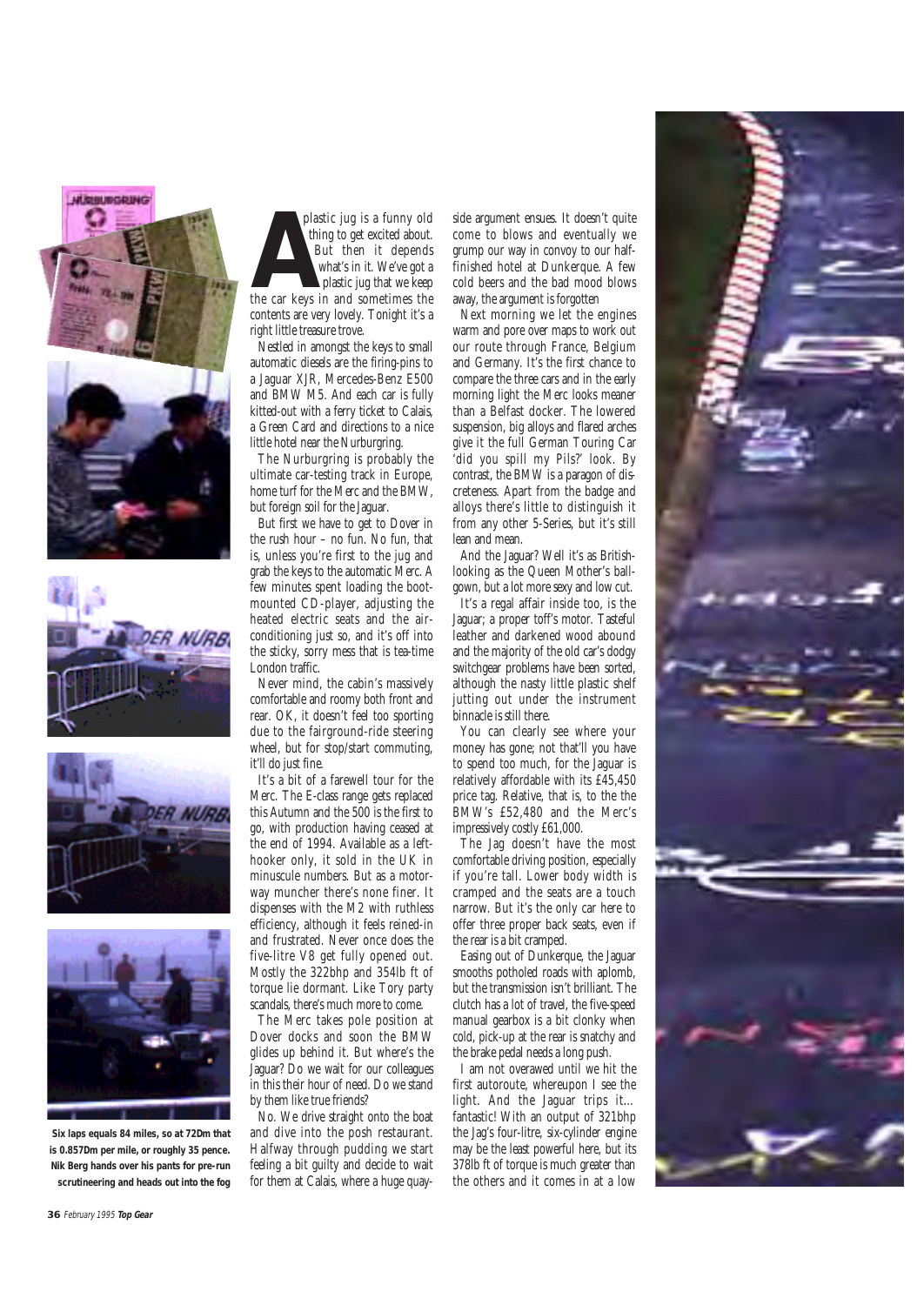







**In the wet conditions the Merc's traction control makes it the safest bet, but as the track dries out the Jaguar closes the gap. The BMW has the best suspension for the track, having been designed for it, and handles the twisty stuff superbly, but its engine just isn't flexible as the Jag's**





**As the twists, turns and lumps of the Ring keep our intrepid drivers continually guessing, it's hard to pick a winner from the trio. Spine-chilling tales of lives lost on the Ring and the hordes of Germans looking on like vultures are enough to ensure that a fairly sensible approach is maintained, even when a bandit in a local M5 comes and throws down the gauntlet**



**Top Gear** February 1995 **37**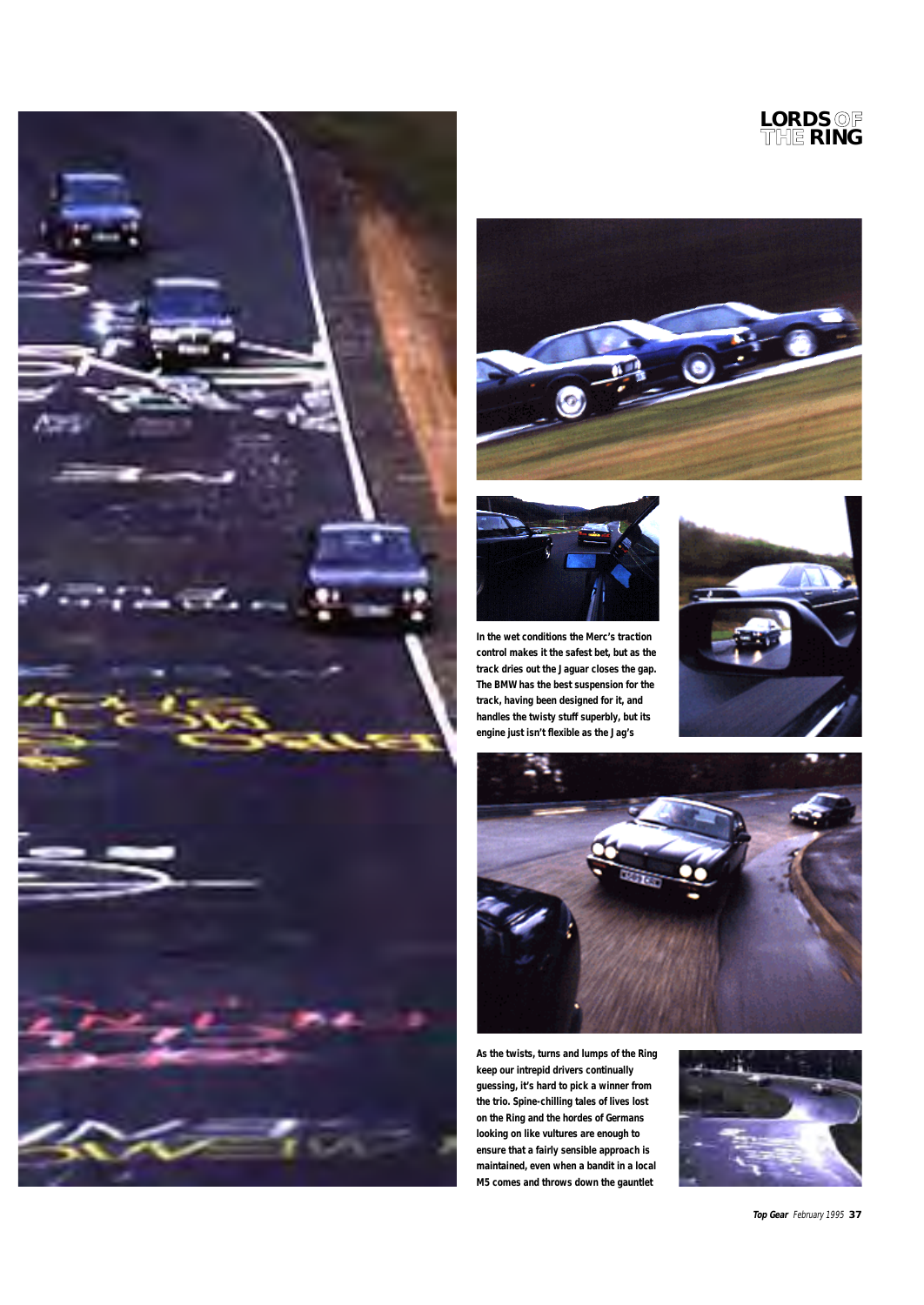





**From wheels to wheel, the Jag provides more information than Reuters, while the Mercedes is as mysterious as the CIA**









We cross into Belgium and pull in for a fuel stop. The Jaguar is the most thirsty, returning just 14.7mpg and giving a range of 262 miles. The Merc is the most economical at 17.0mpg but, with the smallest tank of the lot, its range is restricted to 296 miles. The BMW, with the largest tank, can run for 320 miles between fuel stops, returning 16.2mpg.

Then trouble strikes. The shop assistant speaks perfect English but her pump-to-till telemetry has gone all wrong. We kick around for 10 minutes while she sorts it out.

There are some fine wares to peruse

in your average Belgian garage. There's chocolate, of course, and enough hardcore porn mags to send Mary Whitehouse ape. Even our man-of-theworld photographer blushes. But as none of us have beards or raincoats, we opt for just the chocolate.

Fully fuelled and caloried-up, it's time to try the BMW. There are two schools of thought here: if you bought a bottom-of-the-range 316i Compact you would get much the same interior, but then if it is near perfect in the Compact, why shouldn't it do the job in the M5? Admittedly, it doesn't feel classically special like the Jaguar, but it feels special in a different way; more hitech and purposeful, if a touch gloomy. It also feels the most sporting and has the best seats. The rear is designed to carry two only, but it offers a touch more space than the Jaguar.

The BMW accelerates faster than any of its rivals, except you have to work it harder. Producing 340bhp, the 3.8 litre straight-six is the most powerful engine of the three, but the maximum torque is low at 295lb ft and doesn't come in until high up the rev range at

4,750rpm. So the BMW needs revving hard, but that's not a problem because the six-speed manual gearbox has a short, sharp (if occasionally notchy) change and the engine pulls strongly all the way to the red line.

The brakes are fine too, with just the right amount of feel.

We cross a red line on the map and we're into the Germany, soon reaching the Eifel mountains. The mighty Merc that went straight in at number one on the motorways plummets right down the charts as soon as the going gets twisty. On roads like these it's left wallowing. There's little feel from the steering, little tautness or balance to the chassis and in tight mountain hairpins all it wants to do is slamdance straight on.

And yet it could be forgiven if only that meaty V8 would catapult it out of corners, but it's never allowed to. Lack of grunt isn't the problem; excessive traction control is. Floor the accelerator and the engine dies as that irritating yellow traction control light flickers on – nanny technology gone mad.

And now for something a little bit

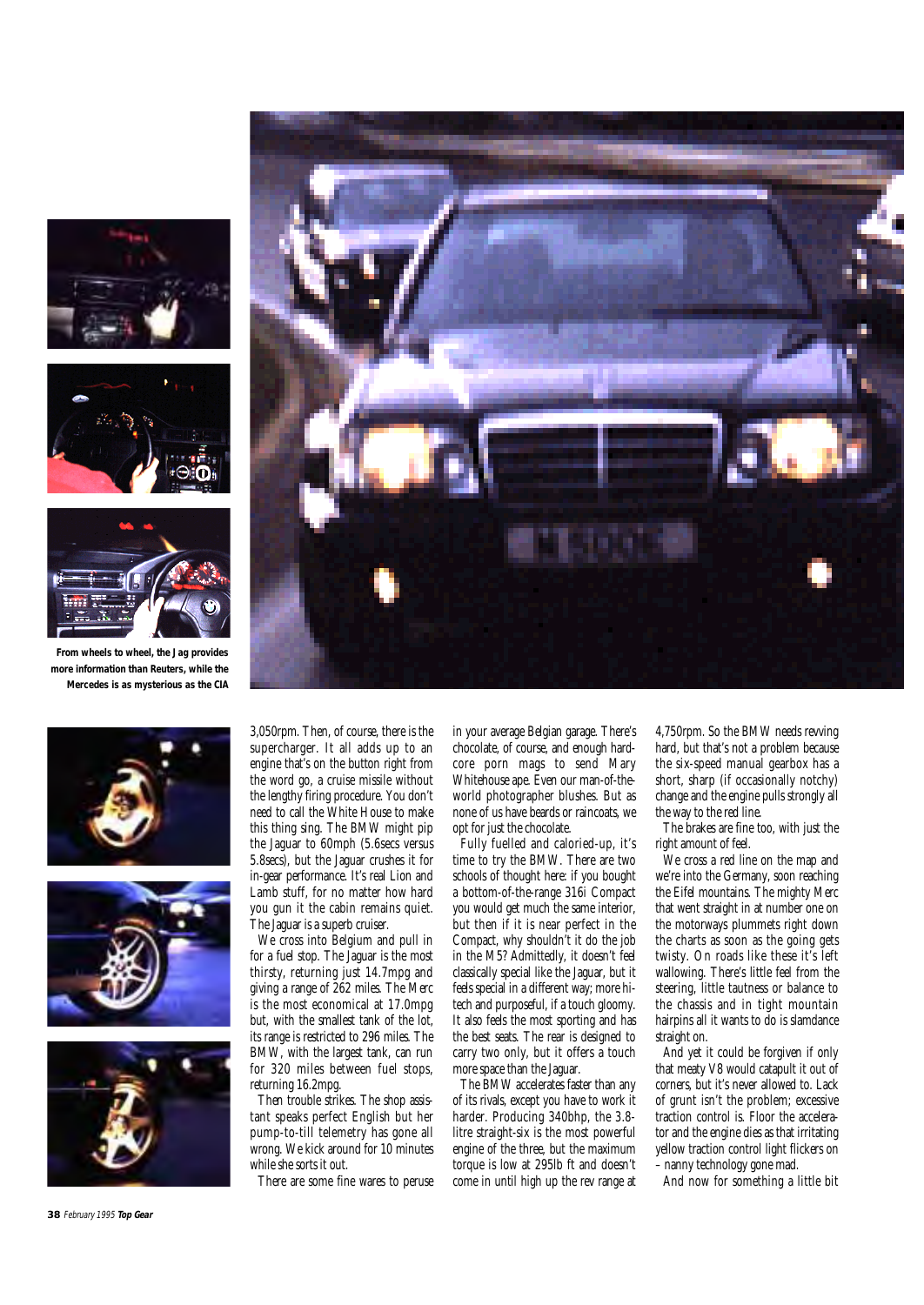## **LORDSOF THE RING**





**Although the Jag produces less power than the other two there is loads more torque and the addition of a supercharger launches it in fine fashion. From the plush interior you wouldn't know that all that heat and noise was happening because it cruises along the motorway like a sofa through cream. However, passengers who wear 'wide load' signs on their trousers may find the seats rather constricting**







different – the Jag, for members of the wide-awake club only. Here we go, through the same corners as the Mercedes. Blimey, there's almost as much understeer and a fair bit of body roll too. Never mind, the steering feels superb. Ease gently off the throttle and it's all sorted. There's the exit, floor it hard and wham! we're doing the full McRae, completely sideways.

The Jaguar's traction control isn't working and the Pirelli P-Zero tyres just don't have the grip of the Michelin Pilots fitted to the others. With all that torque coming in so hard so low down, breaking traction at the rear is all too easy. While the steering may feel wondrous mid-bend, it isn't perfect for sorting out errant tailslides. Back in England we will learn that the car did have a problem with its traction control, but even so, its wet weather grip remains questionable.

That leaves the BMW, the best on these roads. There's some understeer in tight corners but overall it's betterbalanced than it's rivals. Despite steering that isn't as informative as the Jaguar's, the BMW's turn-in to corners

is sharper and more efficient. It doesn't ponce about with traction control either, just a limited-slip differential. But with less torque than the Jaguar. the rear is less inclined to break away.

Not that you can't have oversteer aplenty in the BMW, but with the better-balanced chassis and the sharper steering, it's more easily and more quickly corrected.

It's getting dark now and we're tired. cold and hungry. Time to head for the Bierkeller in Adenau. There is nothing left to eat in the cars except the remains of the Belgian chocolate, so we wolf that down and five seconds later feel fantastically sick. The cars need fuel too, so we pull into a German service station. There's decidedly less porn in this one, but there's loads of chocolate and plenty of special issue *Michael Der Wunderkind Champion* mags. Yuk and double yuk

It is the 'short night before the Ring' session and we're all a little bit nervous. so the only sensible thing to do is eat food and drink beer. But it's getting late and everyone's dog tired. As often happens on occasions such as these, the



**The Mercedes is king of the motorways, powering away from the other two while holding all inhabitants in the generously padded lap of luxury. But hit something a tad more meandering and the BMW and Jag quickly loom up in the rear view mirror. Steering goes numb, the chassis loses balance and the idea of deviating from the crow's route is met with a Germanic shrug**





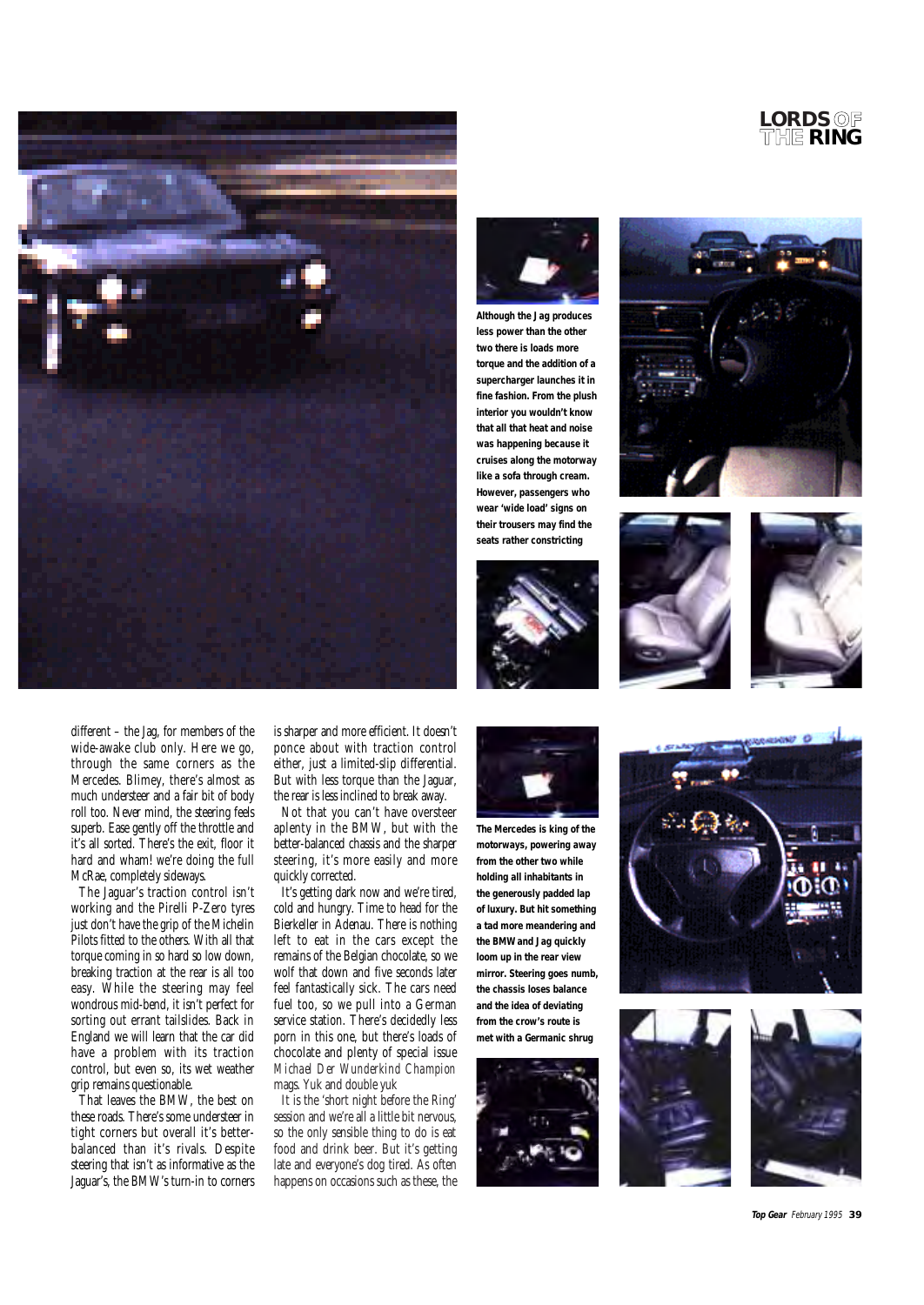

**Inside, the BMW lacks the all-out luxury feel of the Jag and the Mercedes but it does have a greater air of purpose and sportiness about it. This feeling is compounded by its engine, the most powerful of the three, which needs revs but pulls hard through the six-speed gearbox. The rear seat only caters for two but they will find more comfort than the three passengers in the back of the Jaguar**



conversation turns to ghost stories and is starting to get very weird indeed.

"So my Uncle, right, he was driving home one night, and he saw this 60 foot green giant." Time for bed, I think.

Proper German beer is good stuff – no hangover, you see, and that's just as well, because if there's one place on God's earth that you don't want a hangover it's the Nurburgring.

The weather is cold, it's foggy and it's raining. And they used to race Formula One here. On a day like this I wouldn't race pigeons.

It's a good time to stop stopping smoking, a good time to reflect on the meaning of life and the value of test cars. People die here. Mostly on bikes but sometimes in cars too. I remember the story road test editor Tom Stewart told me…

A woman friend of his was waiting in the pit area when a German guy rolled up in a Porsche 944. Did she want a lap? She said no and that saved her life. He killed himself a few minutes later.

Our morbid thoughts are interrupted by a friendly voice. Up saunters David Hudson, principal engineer on the Aston-Martin DB7. He's working in Germany, but today's a holiday and he's just done a few laps in his Mondeo hire car.

"Been round before?" he enquires. We shake our heads. "Better be careful then, boys."

We convoy out into the murk. We have, in fact, become the Careful Brothers from Nervousville. A not so careful but extremely ancient Opel Kadett hammers past us into the fog, pursued hard by a Peugeot 306 XSi with that pristine, just-paid-the-firstinstalment look.

Of the Kadett there is no trace, but we soon find the Peugeot, bounced from one side of the track to the other with a front wheel viciously folded in. No one's hurt but the fluffy toys on the back parcel shelf look a bit fed up. Perhaps there's something in the careful-careful approach after all.

Then it dawns on us – the 306 was on French plates, the Kadett German. These are home boys on their own turf. Suddenly all those tricked-up, lowered, fully-rollcaged Golf GTis and Peugeot 205 GTis we've seen posing around Adenau begin to make sense.

Imagine growing up with the Ring just up the road. It sure beats spending your formative years racing away from the lights by the chip shop in your dad's Chevette van, I can tell you.

Wouldn't those Germans just laugh and laugh to see a British-registered Jaguar embedded deep in the Armco?

Of course. And there are plenty of them encamped in the spectator areas overlooking the trickier parts. You don't get this kind of nerve-tingling excitement at Castle Combe.

On this wet track they almost get their wish, because the Jaguar is switching violently between understeer and oversteer. The BMW's twitchy too, but its tyres and chassis make a better job of the wet conditions.

But in the rain, the Merc's the safest bet of all. Provided you don't lift off in a tightening corner, the rear remains firmly pinned in place by the traction control. It still isn't foolproof, for if you turn in on too tight a line, especially on a downhill section, it's likely to go for a big understeery slide. The Merc's good, much better than we would have thought, but as the track dries out there's less and less demand for its services

And with the BMW's wet-weather advantage rapidly evaporating, the

Jaguar begins to close in. It's difficult to draw conclusions because every lap is different. Last time around you remembered which way certain corners went, this time you're quicker until the corner you swore went left suddenly goes right.

They say no one can remember the whole of the ring, that even the sharpest racing minds have to slot it together as a series of chunks and that a mistake you thought you'd got away with can suddenly be paid for five corners later.

At least the Karrussel's easy. You can see the entry and the exit from a long way off, the hard part is hurtling into it at speed. Keep your foot in and the feeling's magic as it sucks you in and spits you out again.

The two-mile straight is just as awesome. The Armco whizzes by in a blur. You think you've got all the time in the world and suddenly there's the infamous kink, just daring you to take it flat out.

Back in the pits, the regular hackboys are friendly enough and every time the Jag stops they're all over it, scrabbling about under the bonnet. They love it. In fact it's hard work to



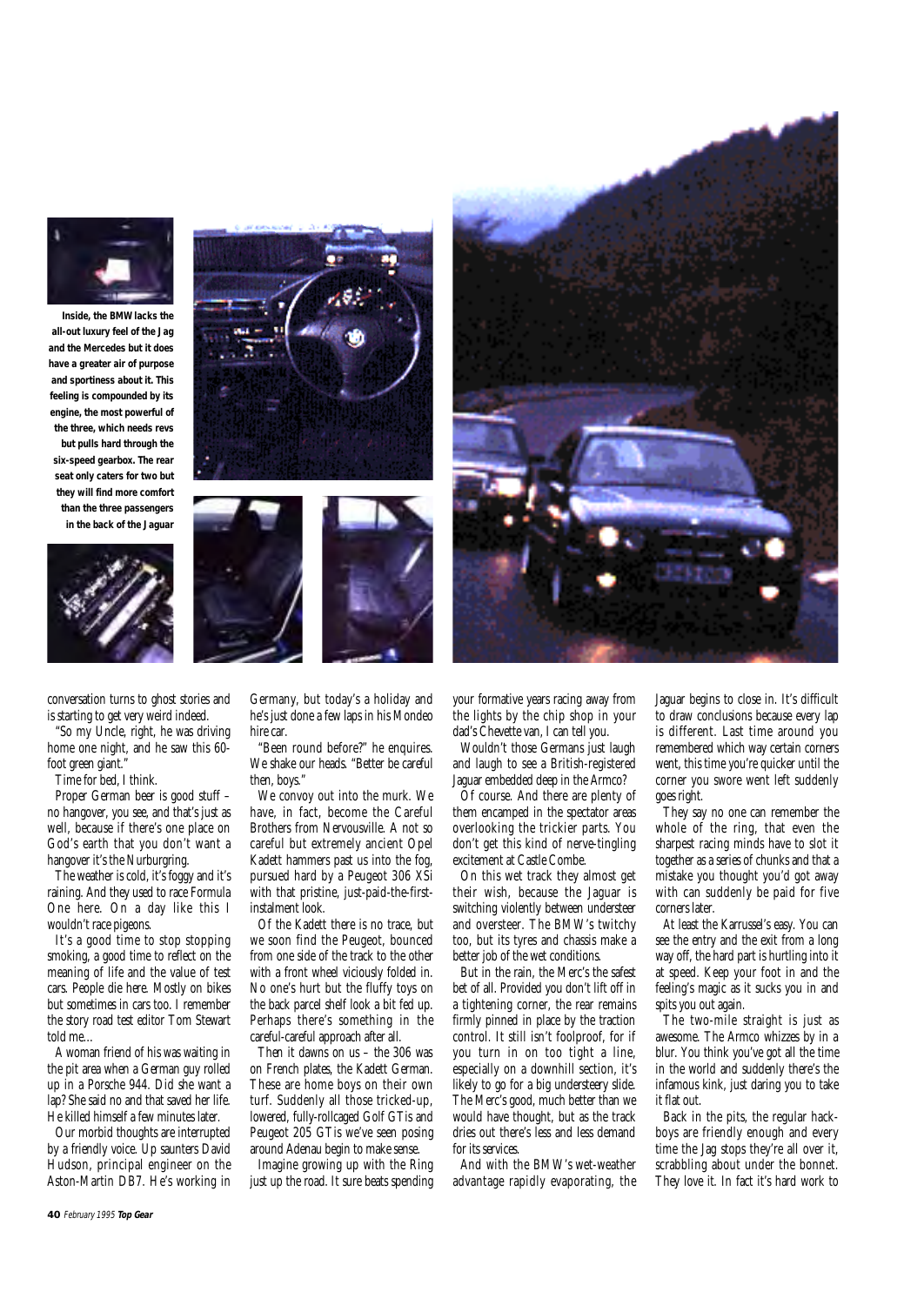



**The Jaguar shows a disconcerting lack of grip in cornering, all that low-down torque needing more effective traction control to tame it**







**The Merc has the looks of a night club bouncer and it acts like one too. It'll run straight through a brick wall with power and poise, but demand a bit of guile and it's found wanting. It is heavily repressed by traction control which kills the engine when you try to power out of a bend, leaving you to wallow**



**While the Jaguar XJR slithered and snaked its way around the Nurburgring and the Mercedes refused to attack the circuit with the necessary vigour, the BMW proved the best car for the all-out driving experience, its special Nurburgring Suspension Package living up to its name**